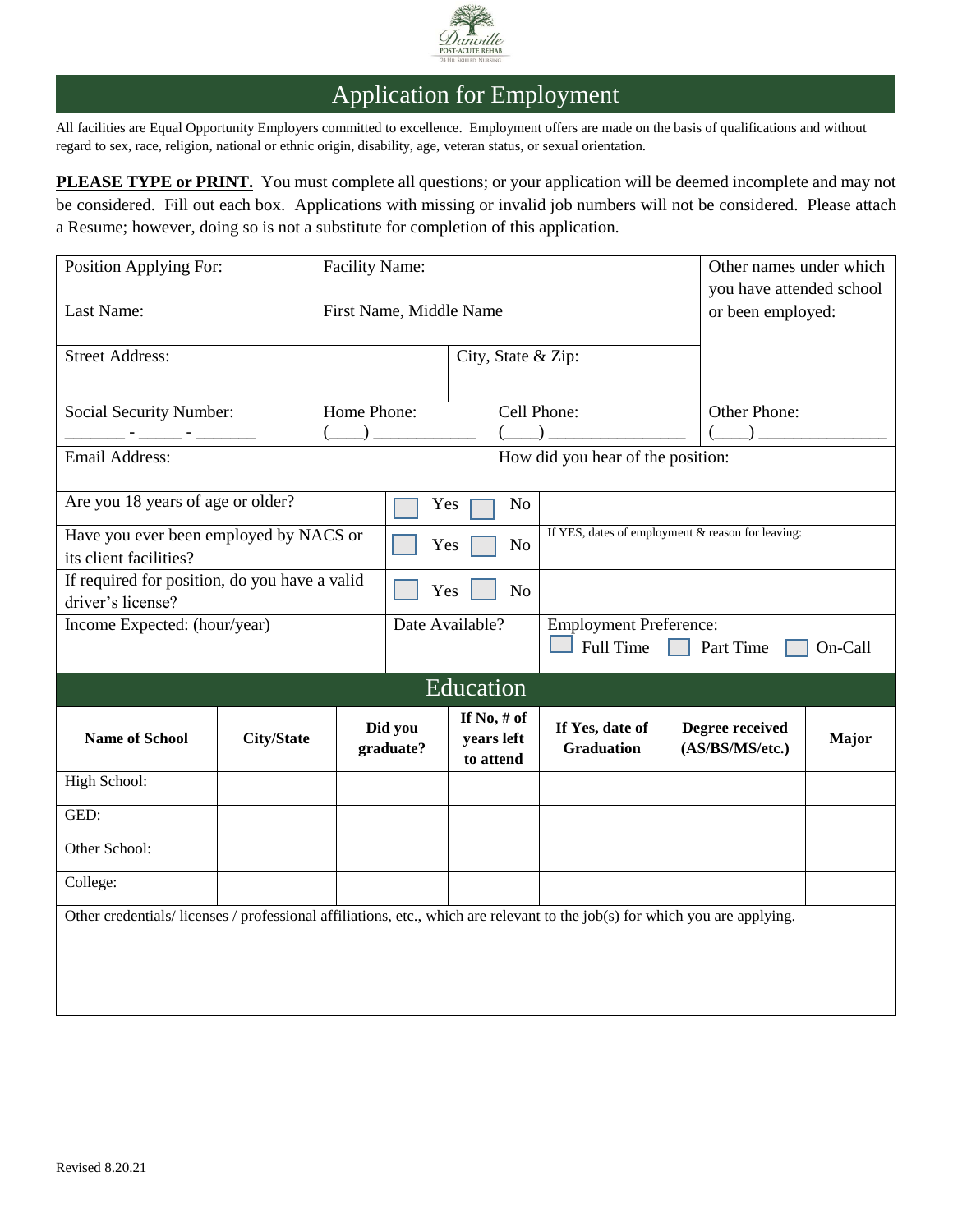**SKILLS:** Please list technical skills, clerical skills, trade skills, licenses, etc., relevant to this position. Include relevant computer systems and software packages of which you have a working knowledge, and note you level of proficiency (basic, intermediate, expert)

**WORK EXPERIENCE** – Begin with your current or most recent employer. If you held multiple positions with the same organization, detail each portion separately. Please go at least 7 years back. Attach additional sheets if necessary. Omission of prior employment may be considered falsification of information. Please explain any gaps in employment. Include fulltime military or volunteer commitments. *PLEASE DO NOT complete this information with the notation "See Resume."*

**PLEASE NOTE:** The company reserves the right to contact all current and former employers for reference information.

| <b>JOB</b> #1: Dates Employed<br>(MM/YYYY)<br>From: To: | Full-time<br>Part-time<br>If part-time, $# hrs./wk$ : | Position:                                                                          |
|---------------------------------------------------------|-------------------------------------------------------|------------------------------------------------------------------------------------|
|                                                         | Organization Name and Address:                        |                                                                                    |
| Supervisor's Name, Title and Phone<br>$\#$ :            | Other Reference Name, Title and<br>Phone #:           | Contact my current references:<br>At any time<br>Only if I am a finalist candidate |
| <b>Primary Duties:</b>                                  |                                                       | Reason for Leaving:                                                                |

| <b>JOB</b> #2: Dates Employed<br>(MM/YYYY)<br>From: To: | Full-time<br>Part-time<br>If part-time, $# hrs./wk$ : | Position:                                                                          |
|---------------------------------------------------------|-------------------------------------------------------|------------------------------------------------------------------------------------|
|                                                         | Organization Name and Address:                        |                                                                                    |
| Supervisor's Name, Title and Phone<br>$\#$ :            | Other Reference Name, Title and<br>Phone #:           | Contact my current references:<br>At any time<br>Only if I am a finalist candidate |
| <b>Primary Duties:</b>                                  |                                                       | Reason for Leaving:                                                                |